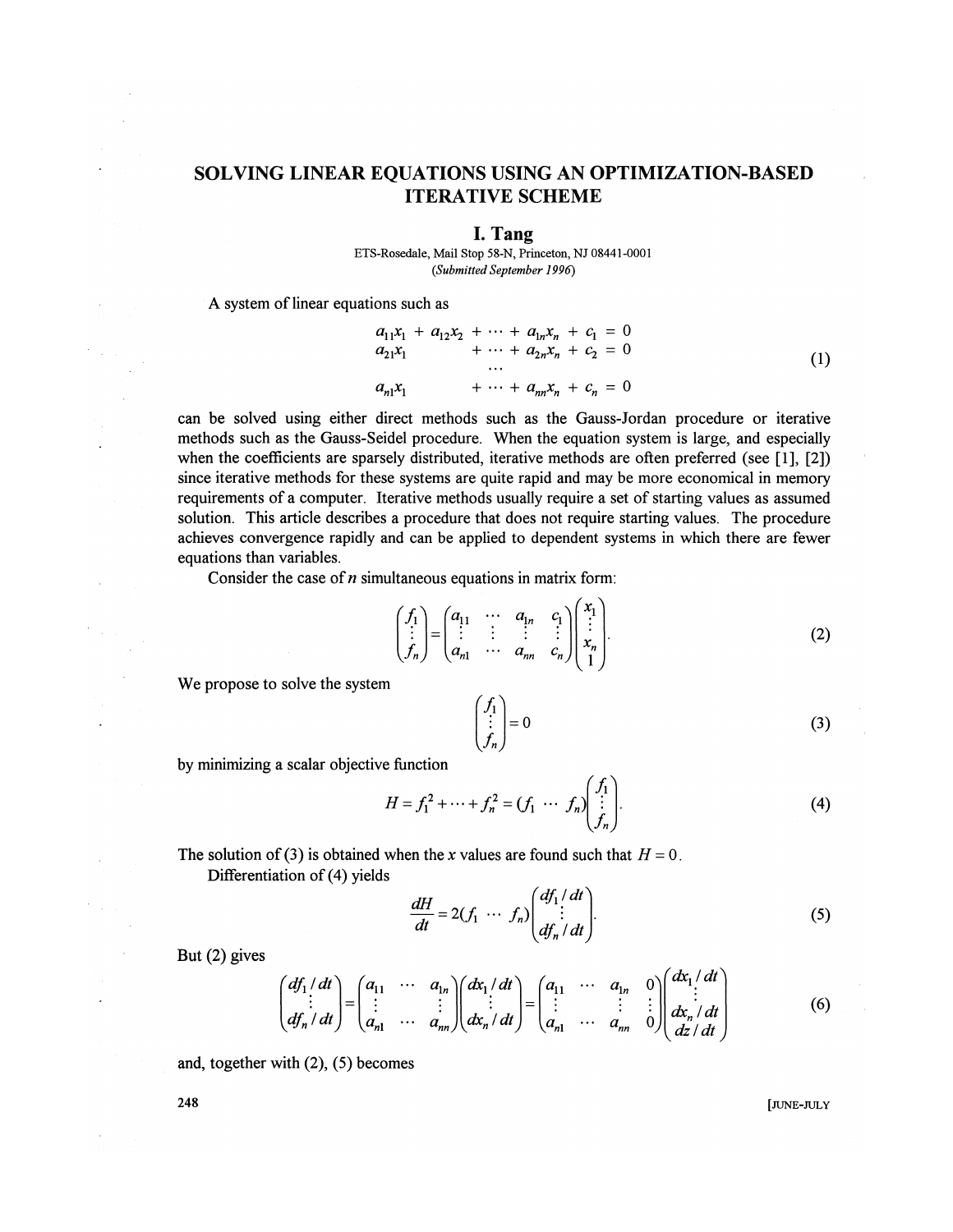$$
\frac{dH}{dt} = 2(f_1 \cdots f_n) \begin{pmatrix} a_{11} & \cdots & a_{1n} & 0 \\ \vdots & & \vdots & \vdots \\ a_{n1} & \cdots & a_{nn} & 0 \end{pmatrix} \begin{pmatrix} dx_1/dt \\ dx_n/dt \\ dz/dt \end{pmatrix}
$$
  
= 2(x<sub>1</sub> \cdots x<sub>n</sub> 1)
$$
\begin{pmatrix} a_{11} & \cdots & a_{n1} \\ \vdots & & \vdots \\ a_{1n} & \cdots & a_{nn} \\ c_1 & \cdots & c_n \end{pmatrix} \begin{pmatrix} a_{11} & \cdots & a_{1n} & 0 \\ \vdots & & \vdots & \vdots \\ a_{n1} & \cdots & a_{nn} & 0 \end{pmatrix} \begin{pmatrix} dx_1/dt \\ dx_n/dt \\ dz/dt \end{pmatrix} . \tag{7}
$$

We now set

$$
\begin{pmatrix} dx_1/dt \\ \vdots \\ dx_n/dt \\ dz/dt \end{pmatrix} = - \begin{pmatrix} a_{11} & \cdots & a_{n1} \\ \vdots & & \vdots \\ a_{1n} & \cdots & a_{nn} \\ 0 & \cdots & 0 \end{pmatrix} \begin{pmatrix} a_{11} & \cdots & a_{1n} & c_1 \\ \vdots & & \vdots & \vdots \\ a_{n1} & \cdots & a_{nn} & c_n \end{pmatrix} \begin{pmatrix} x_1 \\ \vdots \\ x_n \\ 1 \end{pmatrix},
$$
 (8)

so that  $dH/dt \leq 0$ .

By choosing a small value for  $\Delta t$  (for example, set it equal to the reciprocal of the Euclidean norm [1] of the matrix), one could approximate the derivatives on the left-hand side of (8) by finite differences between the  $(i+1)$ <sup>th</sup> and the i<sup>th</sup> iterant of each of the x's (with *z* remaining a constant  $= 1$ ), and we write

$$
\frac{dx_1}{dt} \approx \frac{\Delta x_1}{\Delta t} = \frac{x_{1,i+1} - x_{1,i}}{\Delta t},
$$
\n
$$
\frac{dx_n}{dt} \approx \frac{\Delta x_n}{\Delta t} = \frac{x_{n,i+1} - x_{n,i}}{\Delta t},
$$
\n
$$
\frac{dz}{dt} \approx \frac{\Delta z}{\Delta t} = \frac{z_{i+1} - z_i}{\Delta t}.
$$
\n(9)

Then (8) becomes

$$
\begin{pmatrix} x_1 \\ \vdots \\ x_n \\ z \end{pmatrix}_{i+1} = \begin{pmatrix} x_1 \\ \vdots \\ x_n \\ z \end{pmatrix}_{i} - \Delta t \begin{pmatrix} a_{11} & \cdots & a_{n1} \\ \vdots & & \vdots \\ a_{1n} & \cdots & a_{nn} \\ 0 & \cdots & 0 \end{pmatrix} \begin{pmatrix} a_{11} & \cdots & a_{1n} & c_1 \\ \vdots & & \vdots & \vdots \\ a_{n1} & \cdots & a_{nn} & c_2 \end{pmatrix} \begin{pmatrix} x_1 \\ \vdots \\ x_n \\ 1 \end{pmatrix},
$$
\n(10)

with  $z_{i+1} = z_i = 1$ . Let

$$
[B] = \begin{pmatrix} 1 & 0 & \cdots & 0 \\ 0 & 1 & \cdots & 0 \\ \vdots & \vdots & \ddots & \vdots \\ 0 & 0 & \cdots & 1 \end{pmatrix} - \Delta t \begin{pmatrix} a_{11} & \cdots & a_{n1} \\ \vdots & & \vdots \\ a_{1n} & \cdots & a_{nn} \\ 0 & \cdots & 0 \end{pmatrix} \begin{pmatrix} a_{11} & \cdots & a_{1n} & c_1 \\ \vdots & & \vdots & \vdots \\ a_{n1} & \cdots & a_{nn} & c_n \end{pmatrix}
$$
(11)

**and** 

$$
[X] = \begin{pmatrix} x_1 \\ \vdots \\ x_n \\ 1 \end{pmatrix}, \tag{12}
$$

then (10) becomes the recursion equation

$$
[X]_{i+1} = [B] [X]_i. \tag{13}
$$

**1998] 249**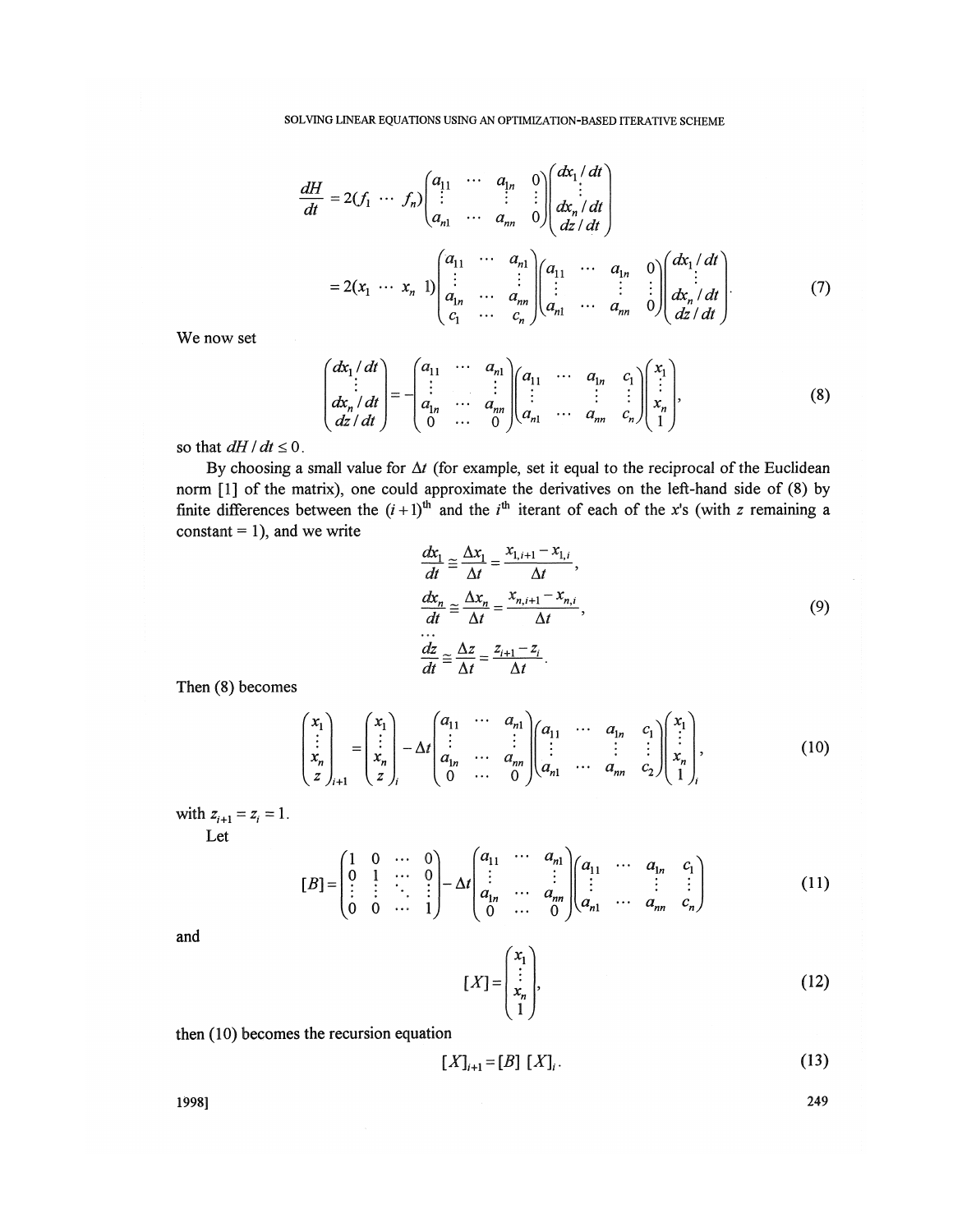Starting with an arbitrary set of values  $[X] = [X]_0$  with  $z = 1$  as the initial solution, we carry out the iteration

$$
[X]_1 = [B] [X]_0
$$
  
\n
$$
[X]_2 = [B] [X]_1
$$
  
\n
$$
= [B]^2 [X]_0
$$
  
\nand so on until  
\n
$$
[X]_k = [B]^k [X]_0.
$$
  
\n(14)

Unless the set of equations is an inconsistent system, for sufficiently small  $\Delta t$ , which serves as an accelerating factor,  $[B]^{k}$  will converge so that

$$
[B]^k \to \begin{pmatrix} b_{11} & \cdots & b_{1n} & x_{1,s} \\ \vdots & & \vdots & \vdots \\ b_{n1} & \cdots & b_{nn} & x_{n,s} \\ 0 & \cdots & 0 & 1 \end{pmatrix}
$$
 (15)

as  $k \to \infty$ . It follows from (13) that

$$
[X]_k = \begin{pmatrix} b_{11} & \cdots & b_{1n} & x_{1,s} \\ \vdots & & \vdots & \vdots \\ b_{n1} & \cdots & b_{nn} & x_{n,s} \\ 0 & \cdots & 0 & 1 \end{pmatrix} [X]_0.
$$
 (16)

If the equation system is furthermore not a dependent system, the individual elements  $b_{ij}$  will tend to zero upon convergence, and

$$
[X]_k = \begin{pmatrix} x_{1,s} \\ \vdots \\ x_{n,s} \\ 1 \end{pmatrix}
$$
 (17)

regardless of the initial starting value, and  $[X] = [x<sub>s</sub>]$  are obtained for the solution of (2).

Since the last column of the matrix (15) to which  $[B]$  converges contains the solution of (2), it is clear that to solve a set of linear equations that does not constitute a dependent system, an assumed starting solution is not required. We only need to multiply *[B]* of (11) upon itself repeatedly, and if the multiplication is performed by squaring the previous result, convergence is accelerated through the sequence  $[B], [B]^2, [B]^4, \ldots$  *...* Although the process diverges for an overdetermined system, for a dependent system, one can obtain a solution from (15) according to the initial starting solution vector.

To illustrate the scheme, consider the following examples.

1. Consider the system:  $x + y = -2$  $2x + y = -3$ 

$$
[B] = \begin{pmatrix} 1 & 0 & 0 \\ 0 & 1 & 0 \\ 0 & 0 & 1 \end{pmatrix} - \Delta t \begin{pmatrix} 1 & 2 \\ 1 & 1 \\ 0 & 0 \end{pmatrix} \begin{pmatrix} 1 & 1 & 2 \\ 2 & 1 & 3 \end{pmatrix} = \begin{pmatrix} 0.95 & -0.03 & -0.08 \\ -0.03 & 0.98 & -0.05 \\ 0 & 0 & 1 \end{pmatrix},
$$

**250** [JUNE-JULY